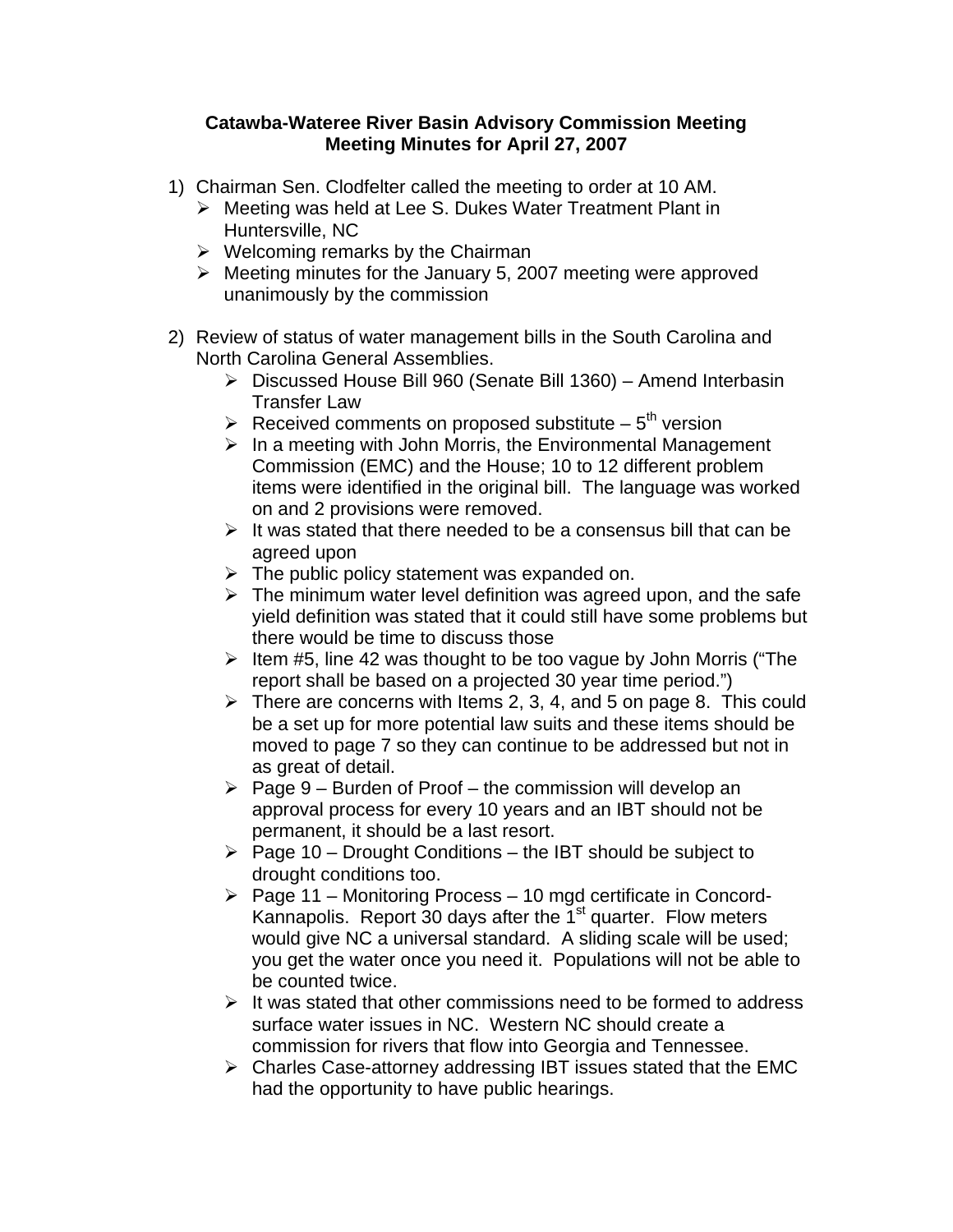- $\triangleright$  David Baize, SCDHEC stated the bill had general support with only some issues remaining. All requirements for surface water withdrawals should be in one statute. The basics of the bill are to establish the waters of the state to be managed for the good of all. Minimum instream flow – to support AL (aquatic life) and downstream users. All existing users should be grandfathered in. The new permits issued will be more of an increased burden on the new users.
- $\triangleright$  Senator Hayes noted that there are several subcommittee meetings on this bill and that there will be a full committee by the first Thursday in June. He noted that this bill probably would not be passed this year, but most likely in two years.
- 3) Review of potential water management cooperative activities between the states of South Carolina and North Carolina, by David Baize, SCDHEC and John Morris, NCDENR
	- ¾ David Baize, SCDHEC
	- $\geq 1<sup>st</sup>$  a sustainable water resource agreement is needed. A FERC license does not solve everything.
	- $\geq 2^{nd}$  the goal in purpose is to protect and restore the waters of the basin, and to prevent controversies.
	- $\geq 3^{rd}$  activities: water resource inventory/development, a notice process, a drought response, and shared monitoring not on the same cycles.
	- ¾ John Morris, DENR
	- $\triangleright$  The two states need to create a necessary foundation for good communication.
	- $\geq 1^{st}$  good data is needed.
	- $\geq 2^{nd}$  planning for the future, such as; river basin scale and urban region planning.
	- $\geq 3^{rd}$  good regulation
- 4) Review and Charlotte-Mecklenburg Wastewater Treatment Plant Capacity Study, by Barry Gullet, CMU
	- ¾ Presentation on Wastewater Treatment Capacity Needs
	- $\triangleright$  Stakeholders made contacts first.
	- $\triangleright$  Ridge line between the Catawba and the Yadkin
	- $\geq 1$ . McDowell WWTP Mountain Island Lake, 6-12mgd
	- $\geq$  2. Rocky River WWTP –
	- $\geq$  3. Mallard Creek WWTP 12mgd
	- $\geq 4$ . Reedy-McKee basins private WWTP package plants and privately owned WWTP.
	- $\triangleright$  5. Irwin WWTP
	- ¾ 6. Sugar Creek WWTP
	- $\triangleright$  7. McAlpine WWTP discharge within 1 mile of SC line.